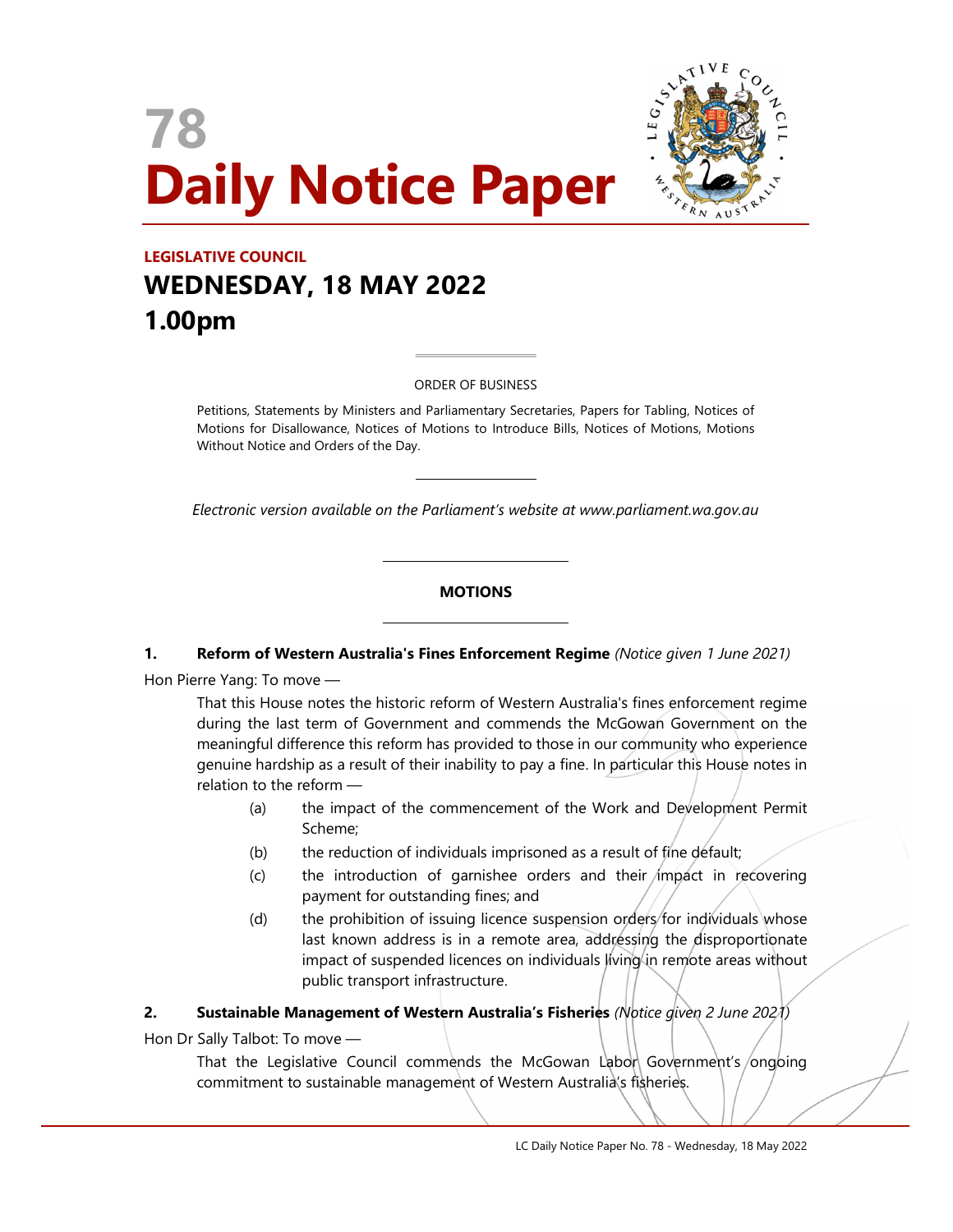### **3.** Innovation Voucher Program (Notice given 2 June 2021)

Hon Dan Caddy: To move —

That this House notes the McGowan Government's commitment to foster innovation and grow entrepreneurship in Western Australia through the successful Innovation Voucher Program and by providing initial funding for start-ups and small businesses to commercialise their ideas and create jobs.

# 4. McGowan Labor Government - Machinery of Government Changes (Notice given 3 June 2021)

Hon Peter Collier: To move —

That this House expresses its concern with the McGowan Labor Government's machinery of government changes, in particular the establishment of the Department of Communities, in relation to, amongst other things —

- (a) the impact of the amalgamation of five departments into one with the Department of Communities upon some of Western Australia's most vulnerable people;
- (b) the issues surrounding a lack of leadership and direction within departments; and
- (c) the issues surrounding the duplication of Ministerial responsibility within amalgamated departments.

# 5. Housing Concerns (Notice given 3 June 2021)

Hon Steve Martin: To move —

That this House expresses its concern with issues within the Housing portfolio, in particular —

- (a) the unacceptable and rising level of homelessness throughout Western Australia;
- (b) the impact of COVID-19 on affordable housing; and
- (c) the shortage of rental housing throughout Western Australia and the shortfall in government provided housing.

#### 6. World Elder Abuse Awareness (Notice given 3 June 2021)

Hon Rosetta Sahanna: To move —

That the Legislative Council notes the McGowan Government's ongoing efforts to combat elder abuse in Western Australia and recognise the importance of World Elder Abuse Awareness Day.

### 7. Machinery of Government - Outcomes (Notice given 15 June 2021)

Hon Dr Steve Thomas: To move —

That the Legislative Council calls on the Government to identify the costs, savings and outcomes of its Machinery of Government changes implemented on 1 July 2017.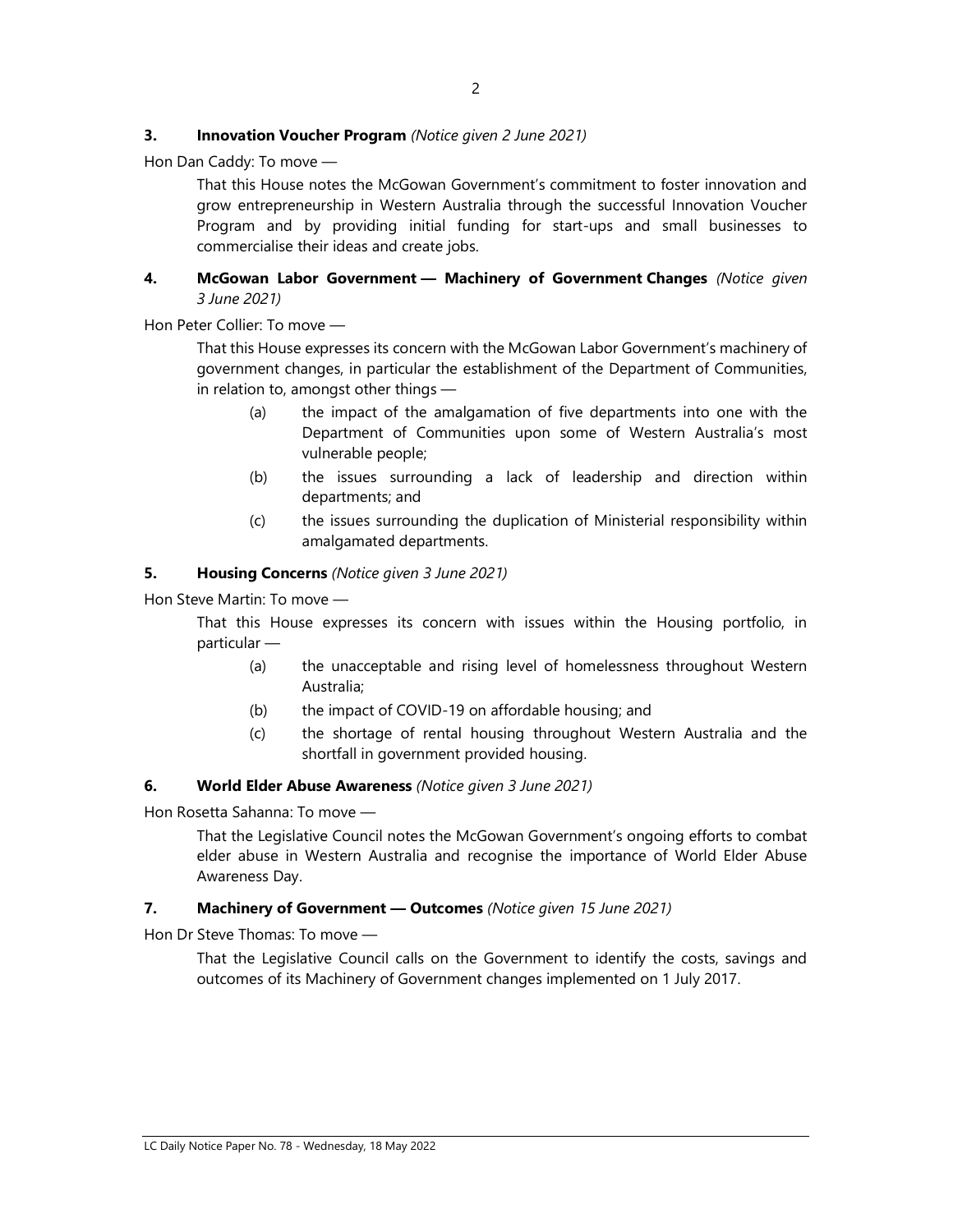# 8. Contribution of WA Police (Notice given 15 June 2021)

Hon Peter Collier: To move —

That this House —

- (1) Recognises the valuable contribution of WA Police to the State.
- (2) Encourages the Labor Government to recognise the significant pressures on all areas of the police force due to factors including —
	- (a) COVID-19;
	- (b) substance abuse throughout the community;
	- (c) cost of living pressures for officers, particularly those serving in remote and regional areas of the State; and
	- (d) increased domestic violence cases,

and calls upon the Government to provide the appropriate salary and conditions accordingly.

# 9. Improved Seniors' Safety and Security Rebate (Notice given 16 June 2021)

Hon Martin Pritchard: To move —

That the Legislative Council notes the McGowan Government's reinstatement of the improved seniors' Safety and Security Rebate and the impact that this \$16 million election commitment will have in ensuring that our seniors are protected and secure in their homes.

# 10. Human Rights of People with Disability (Notice given 17 June 2021)

Hon Stephen Pratt: To move —

That the Legislative Council commends the McGowan Labor Government's ongoing commitment to individual and systemic advocacy in Western Australia in working to promote, protect and defend the human rights of people with disability.

# 11. Defence to the Presence of THC in a Driver (Notice given 22 June 2021)

Hon Dr Brian Walker: To move —

That this House urges the McGowan Government to legislate to introduce a complete defence to the presence of THC in a driver's oral fluid or blood in circumstances where —

- (a) the driver has a valid doctor's prescription for a medicine containing THC;
- (a) the offence does not involve dangerous or reckless driving; and
- (b) an officer has not established driver impairment.

### 12. Corruption and Crime Commission - Access to Documents (Notice given 24 June 2021)

Hon Nick Goiran: To move —

- (a) expresses its appreciation to the Members and staff responsible for the drafting, tabling and publishing of the  $61<sup>st</sup>$  report of the Standing Committee on Procedure and Privileges (Committee);
- (b) is concerned that good faith negotiations between the Committee and the Corruption and Crime Commission (CCC) ceased inexplicably;
- (c) notes that the Committee's audit reveals that 1,120 privileged documents were provided without parliamentary approval by the Government to the CCC;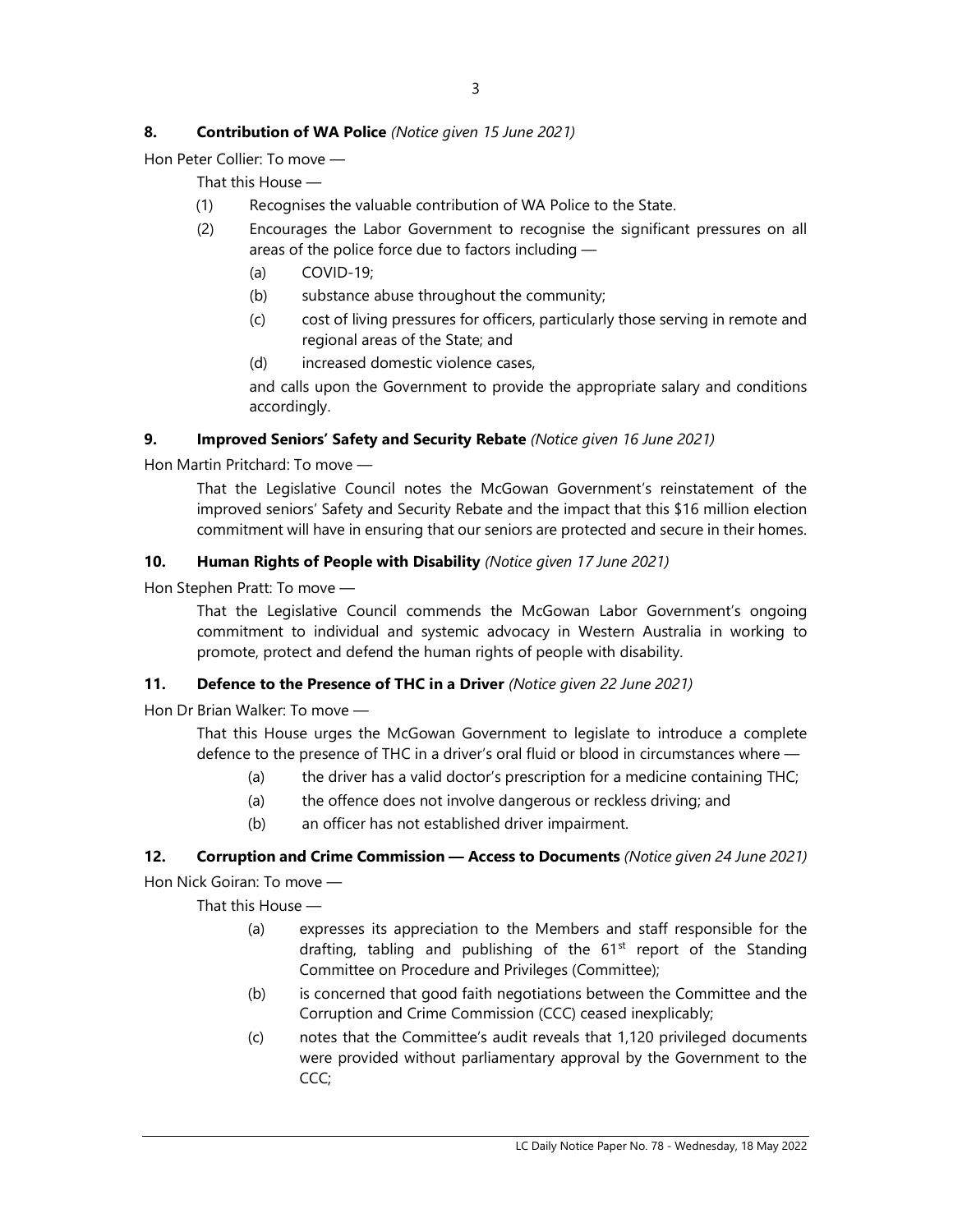- (d) reasserts that draft parliamentary speeches, motions and questions are subject to parliamentary privilege in the same way as confidential parliamentary committee material such as committee deliberations and draft report recommendations; and
- (e) encourages the CCC to avail itself forthwith of the opportunity to access the more than 450,000 non-privileged records.

# 13. Insurance Commission of Western Australia (Notice given 9 September 2021)

Hon Nick Goiran: To move —

That this House —

- (1) Notes that the Insurance Commission of Western Australia (Commission)
	- (a) received \$665.4 million on 11 September 2020 as its share of the settlement of the Bell Group litigation settlement;
	- (b) were not involved in the preparation of the Premier's media release on 4 October 2020 which said that every residential household would from 1 November 2020 receive a one-off \$600 electricity bill credit "funded from the recent Bell Group settlement";
	- (c) paid approximately \$200 million to the Government in 2020-21 by way of tax equivalent payments on the Bell settlement sum; and
	- (d) have covered approximately \$292 million in costs arising from the Bell litigation leaving it with an after tax net sum of \$173 million.
- (2) Expresses its concern that the Premier
	- (a) misled Western Australians when he made his electricity credit announcement on 4 October 2020; and
	- (b) did not have the Bell settlement funds when the electricity bill credits were issued.
- (3) Reminds the Premier that the funding of the Bell Group litigation was derived from a WA Inc levy imposed on motorists.
- (4) Calls on the Premier to
	- (a) acknowledge that the Commission Board owe fiduciary duties;
	- (b) undertake not to interfere with the discharge of those duties; and
	- (c) table any reports he receives from the Commission under sections 28 or 29 of the Insurance Commission of Western Australia Act 1986.
- 14. Independent Review into the Department of Communities' policies and practices in the placement of children with harmful sexual behaviours in residential care settings (Notice given 12 October 2021)

Hon Nick Goiran: To move —

- (1) Thanks the Commissioner for Children and Young People for his Independent Review into the Department of Communities' policies and practices in the placement of children with harmful sexual behaviours in residential care settings.
- (2) Notes with grave concern the Commissioner's damning findings which expose that —
	- (a) children raised their concerns, and these were not responded to in a timely manner;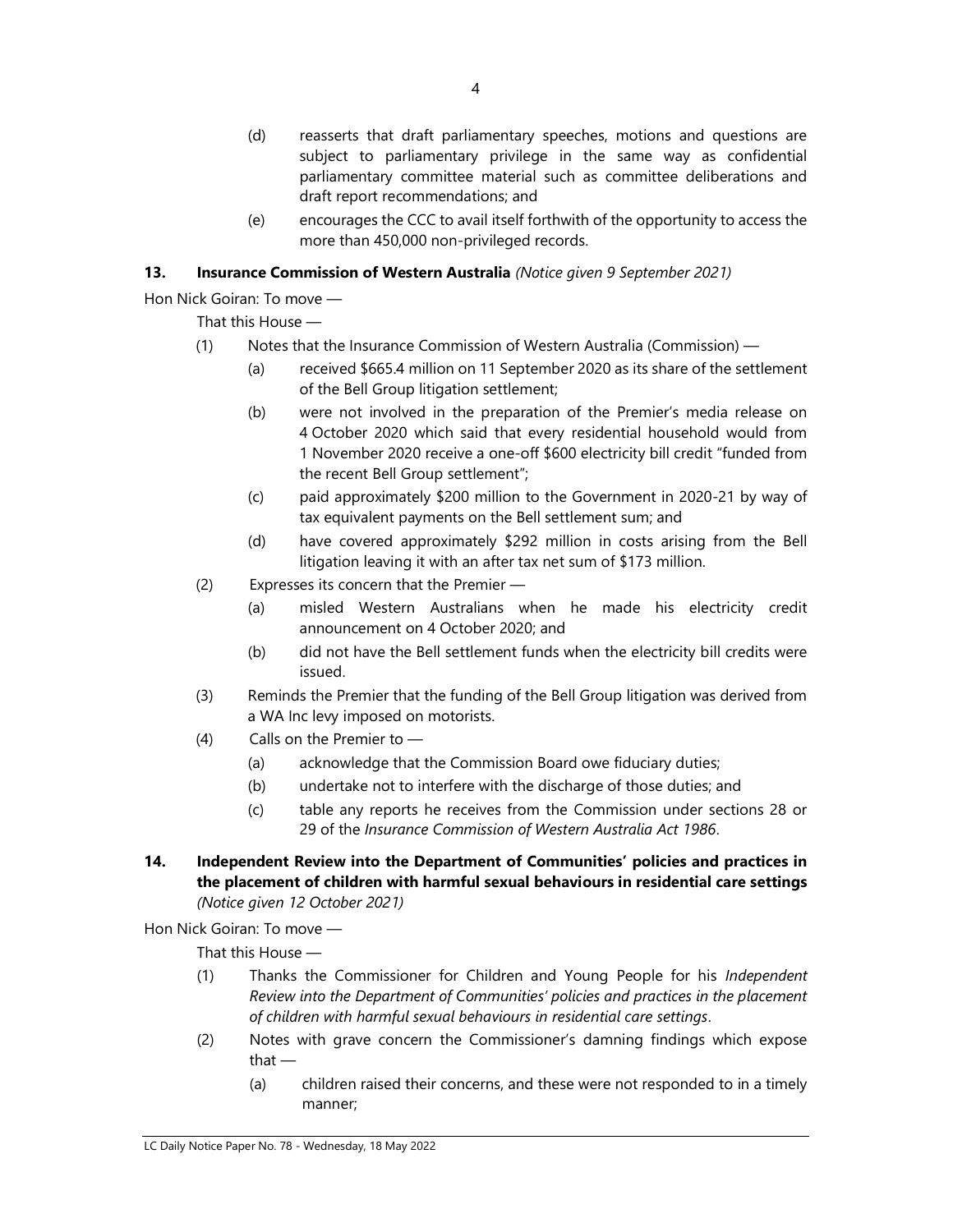- (c) the Department does not have a cohesive or effective framework or policy, practices or services to understand and respond to children and young people with harmful sexual behaviours;
- (d) the Department does not consistently ensure that high quality and safe care by well trained and supported staff and carers is provided to children and young people in the care of the CEO in residential care;
- (e) the Department's risk assessment and management strategies are not effective in consistently preventing, identifying and mitigating risks to children and young people in residential care; and
- (f) the Department's internal safeguards and review mechanisms do not contribute effectively to the safety of children and young people in residential care.
- (3) Calls on the Government to urgently provide a precise and time bound plan of how it proposes to address the Commissioner's findings and recommendations.

# 15. Amendment to Standing Orders - Removal of Prayers from Formal Business (Notice given 13 October 2021)

Hon Sophia Moermond: To move —

That Standing Order 14(1) be amended by:

- (a) deleting item (a); and
- (b) renumbering the remaining items accordingly.

# 16. **Elder Abuse** (Notice given 15 February 2022)

Hon Nick Goiran: To move —

- (a) reminds the McGowan Labor Government that its January 2017 election manifesto on responding to elder abuse promised that it would "expedite" amendments to the law surrounding enduring powers of attorney and guardianship;
- (b) notes that on 13 September 2017 the Legislative Council established, on the motion of the Opposition, the Select Committee into Elder Abuse;
- (c) reminds the Government that the Select Committee's  $24<sup>th</sup>$  recommendation in its 2018 Final Report called on it to "act as a matter of urgency";
- (d) notes that more than 5 years have passed since the election promise was made;
- (e) expresses its deep concern about the impact on victims of elder abuse given its prevalence in our State and reports of an increase during the pandemic; and
- (f) calls on the Government to apologise for breaking trust with the victims, the electors and the Parliament, and to make amends without any further delay.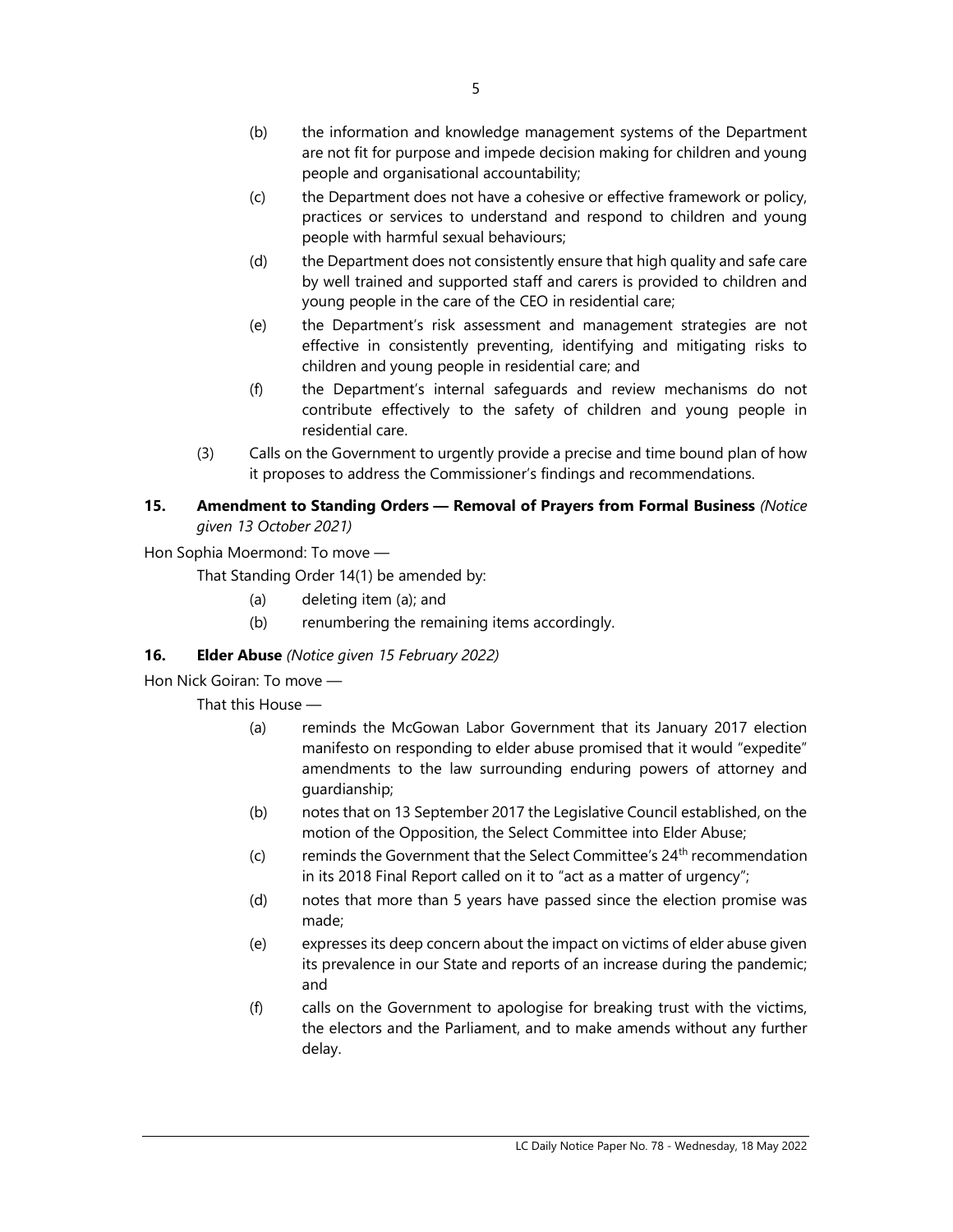### 17. **COVID-19 in 2022** (Notice given 24 February 2022)

Hon Dr Steve Thomas: To move —

That this House:

- (a) notes this State's lack of preparedness for the inevitable outbreak of COVID-19 in 2022 and the spread of the Omicron strain;
- (b) notes the constant changing of the State's COVID rules by the State Government, and that the lack of consistency is damaging to the business community in particular;
- (c) notes the lack of openness and accountability of the Government in making these changes, including not making the information used to make the decisions and thresholds and trigger points freely available;
- (d) notes that this arrogant willingness to keep the community in the dark is unnecessary and unjustified, as the vast majority of the community is mature enough to assess the situation rationally; and
- (e) calls on the McGowan Government to stop treating the Western Australian community with contempt, and provide them with consistent, clear and manageable rules for COVID and release all supporting data and information used to justify them and all thresholds for future actions.

#### 18. Government Budget Surpluses (Notice given 23 March 2022)

Hon Dr Steve Thomas: To move —

That this House —

- (1) Notes that
	- (a) the McGowan Government's prediction of \$15 billion in surpluses over five years looks to be an underestimate given the high iron ore price and high oil price;
	- (b) the McGowan Government has also reaped in hundreds of millions of dollars extra in local fees, charges and taxes, which has given it the highest revenues and largest budget surpluses in the history of Western Australia; and
	- (c) despite this record income the McGowan Government has failed to adequately deliver services to the people and businesses of this State, and that many of their Ministers have failed in their tasks.
- (2) Calls on the McGowan Government to use the massive wealth in the upcoming 2022-23 State Budget to improve its performance, and to deliver a real vision for the future of all the people of Western Australia, including those in the regions.

#### 19. Decriminalisation of Marijuana for Personal Use (Notice given 23 March 2022)

Hon Dr Brian Walker: To move —

That this House supports and endorses the WA State Labor Party policy to decriminalise the possession of small amounts of marijuana for personal use and return to a system of infringement notice penalties and diversion to counselling services.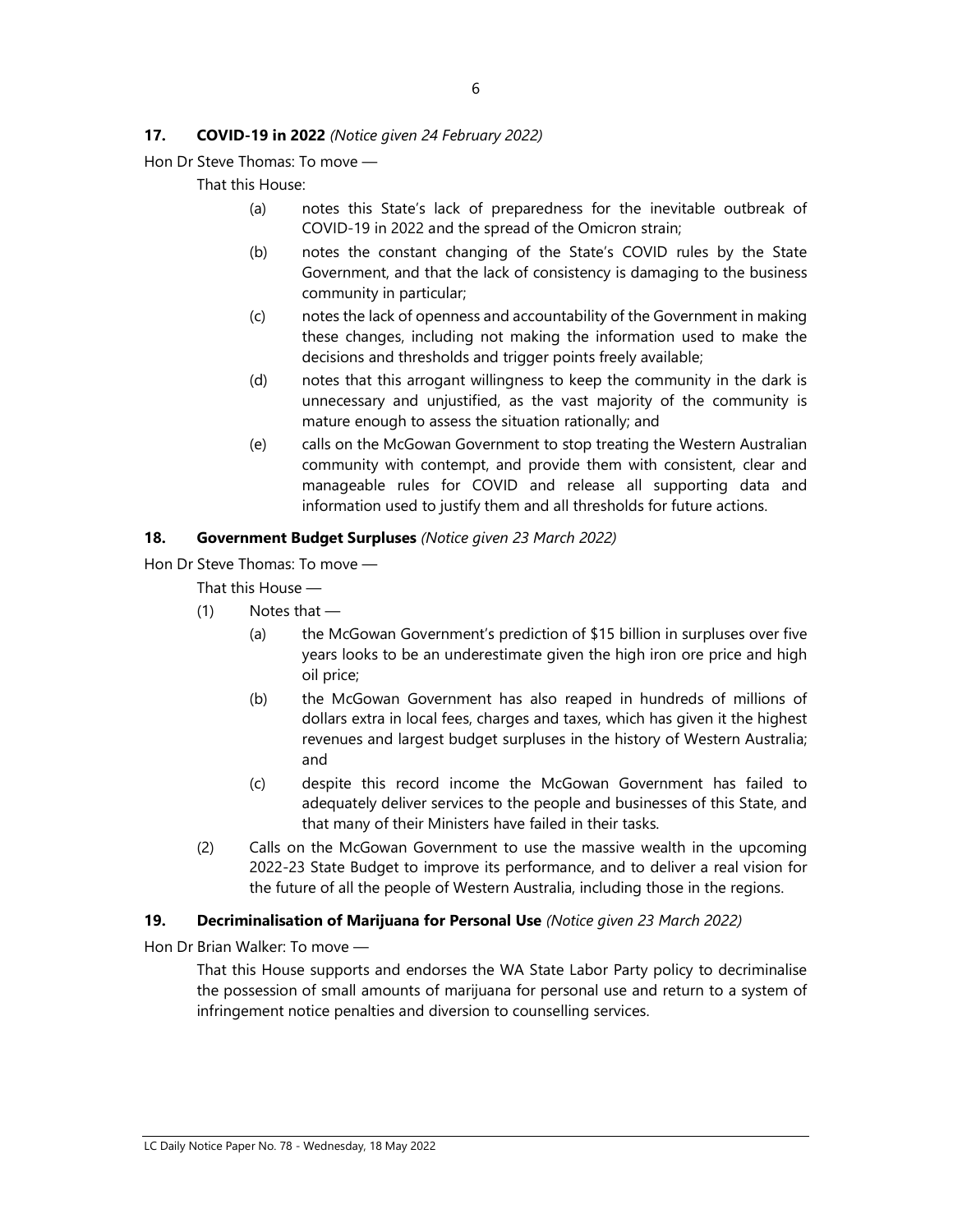# 20. Homelessness in Western Australia (Notice given 11 May 2022)

Hon Sophia Moermond: To move —

That this House recognises that homelessness in Western Australia has reached alarming levels with around nine thousand people considered homeless on any given night of the week, and the McGowan Labor Government must do more to tackle the problem by —

- (a) urgently having independent analysis done on the changing scale and nature of homelessness across Western Australia taking into account the many social, economic and policy factors that impact on homelessness;
- (b) identifying policies and practices from all levels of government that have a bearing on delivering services to the homeless; and
- (c) drastically increasing financial aid to those organisations that work with the homeless so as they can expand their operations to help more Western Australian citizens.

# 21. Cost of Living (Notice given 12 May 2022)

Hon Sophia Moermond: To move —

That this House acknowledges the incredible rise in the cost of living that has become a burden on everyday Australians, with rising fuel and grocery prices, record inflation, and an increase in transport and business costs and —

- (a) urges the McGowan Labor Government to consider all economic levers at its disposal to further ease cost of living pressures in Western Australia; and
- (b) also urges the Premier, in his role as Treasurer, to set up an investigation by his department to consider how a Universal Basic Income for all Western Australian residents could ensure that citizens are keeping up with everyday cost of living pressures and that no one in our State is living under the poverty line.

### 22. Greyhound Racing (Notice given 17 May 2022)

Hon Sophia Moermond: To move —

- (a) notes that the greyhound racing industry in Western Australia is a cruelty fuelled, so-called "sport", that is designed to profit off the immense suffering and pain of racing greyhounds;
- (b) further notes that the wellbeing, safety, and welfare of greyhounds is *not* the number one priority of Greyhounds WA, instead it is only after corporate profits and government support to enrich themselves; and
- (c) calls on the government to immediately ban the archaic blood sport that is greyhound racing for good.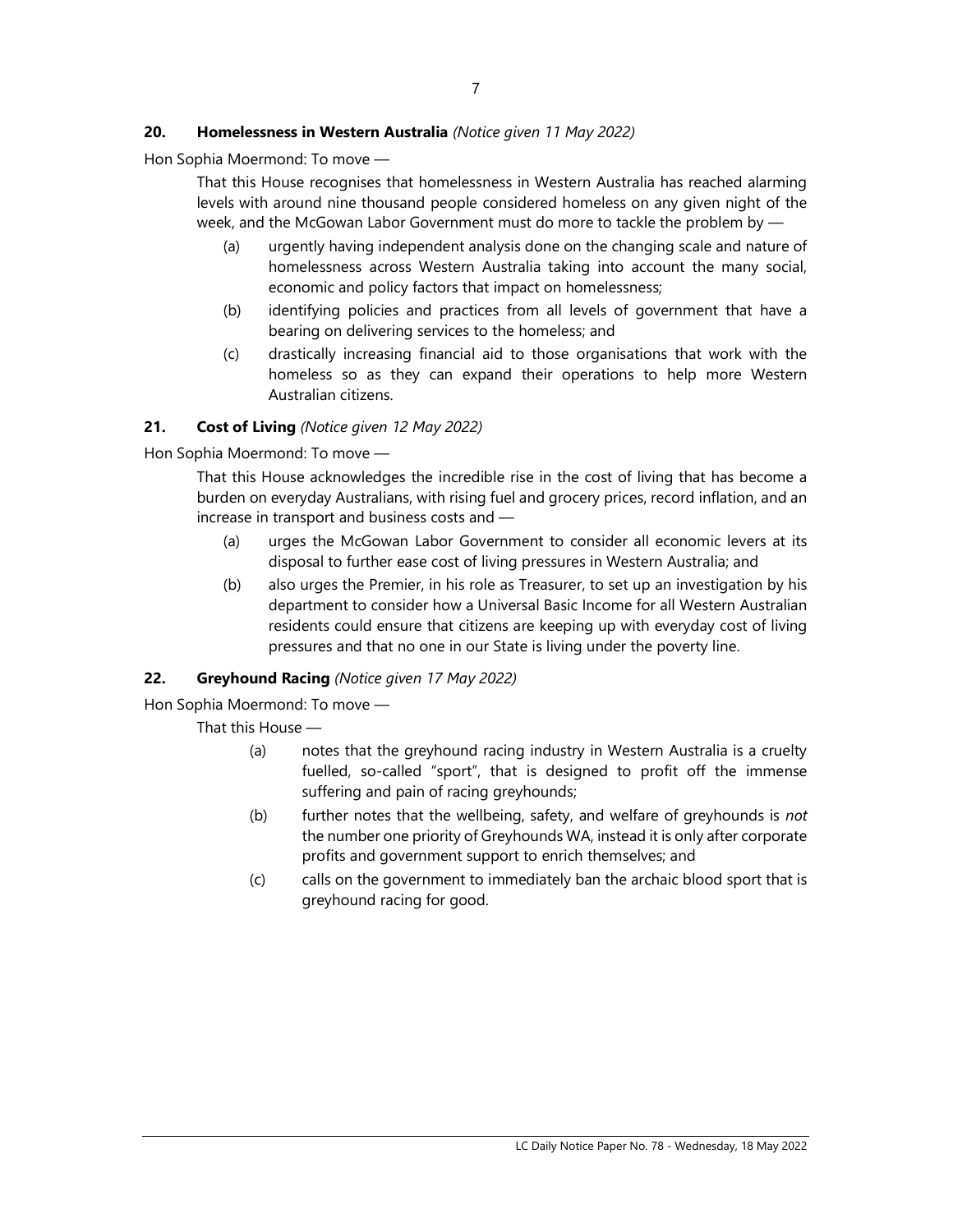### ORDERS OF THE DAY

# 1. City of Vincent Local Government Property Local Law 2021 — Disallowance

L

L

Moved (SO 67(3)) 24 March 2022 on the motion of Hon Lorna Harper (Days remaining 9 after today (Indicative date — 17 August 2022))

That, pursuant to recommendation of the Joint Standing Committee on Delegated Legislation, the City of Vincent Local Government Property Local Law 2021 published in the Gazette on 30 November 2021 and tabled in the Legislative Council on 7 December 2021 under the Local Government Act 1995, be and is hereby disallowed. (Tabled Paper 960).

# 2. Estimates of Revenue and Expenditure — Consolidated Account Estimates 2022–2023 (Notice given 12 May 2022) Minister for Emergency Services representing the Treasurer

Debate adjourned Hon Pierre Yang (17 May 2022) on the motion of the Minister for Emergency Services representing the Treasurer as follows —

That pursuant to Standing Order No. 69(1) the Legislative Council take note of Tabled Paper No. 1270A-D (2022–2023 Budget Statements), laid upon the Table of the House on 12 May 2022.

(Days remaining 8 after today – SO 69(2))

3. Conservation and Land Management Amendment Bill 2021 [LA 7-1] Minister for Emergency Services representing the Minister for Environment

Second reading adjourned (Thursday, 24 June 2021).

4. Transfer of Land Amendment Bill 2021 [LA 16-1] Leader of the House representing the Minister for Lands

Second reading adjourned (Thursday, 5 August 2021).

5. \*Fair Trading Amendment Bill 2021 [LC 19-1] Minister for Emergency Services representing the Minister for Commerce

Second reading adjourned (Wednesday, 23 June 2021).

See Standing Committee on Uniform Legislation and Statutes Review Report No. 133 (Tabled 10 August 2021).

cf SNP 19 Issue 1 — 10 August 2021.

6. \* Statutes (Repeals and Minor Amendments) Bill 2021 [LC 2-1] Parliamentary Secretary to the Attorney General

Second reading adjourned (Thursday, 6 May 2021).

See Standing Committee on Uniform Legislation and Statutes Review Report No. 135 (Tabled 31 August 2021).

7. Criminal Appeals Amendment Bill 2021 [LA 35-1] Parliamentary Secretary to the Attorney General

Second reading adjourned (Wednesday, 8 September 2021).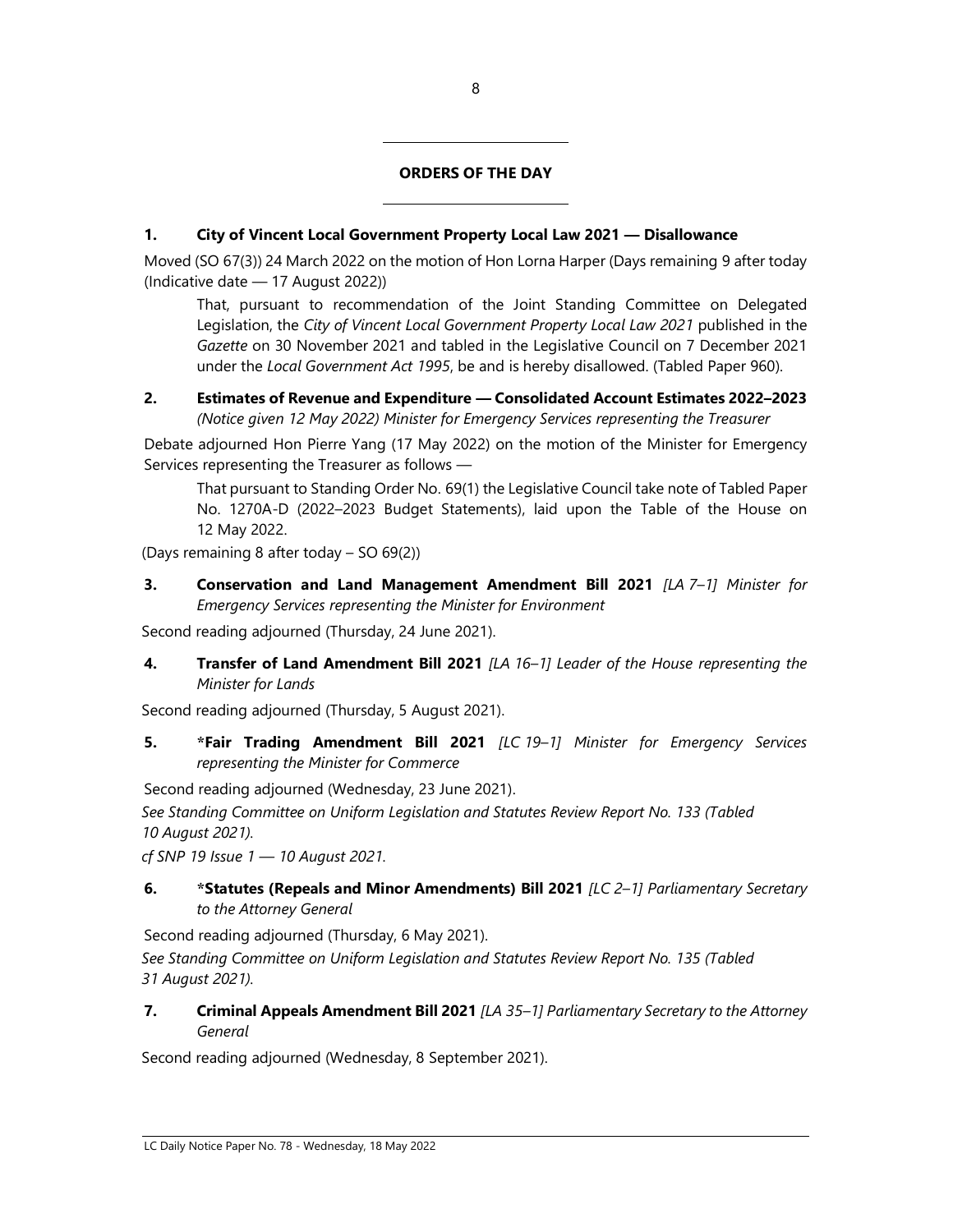8. Civil Procedure (Representative Proceedings) Bill 2021 [LA 37-1] Parliamentary Secretary to the Attorney General

Second reading adjourned (Thursday, 28 October 2021).

9. Forest Products Amendment Bill 2021 [LA 50-1] Minister for Regional Development representing the Minister for Forestry

Committee progress clause 2 (Thursday, 24 March 2022).

10. Railway (METRONET) Amendment Bill 2022 [LA 63-1] Leader of the House representing the Minister for Transport

Second reading adjourned (Thursday, 24 March 2022).

11. Soil and Land Conservation Amendment Bill 2021 [LA 55-1] Minister for Agriculture and Food

Second reading adjourned (Thursday, 24 March 2022).

12. Parliamentary Commissioner Amendment (Reportable Conduct) Bill 2021 [LA 61-1] Leader of the House representing the Minister for Child Protection

Second reading adjourned (Thursday, 7 April 2022).

13. \*COVID-19 Response Legislation Amendment (Extension of Expiring Provisions) Bill 2022 [LA 70–1] Minister for Emergency Services

Committee progress clause 1 (Tuesday, 17 May 2022). cf SNP 70 Issue 1 — 17 May 2022.

14. Planning and Development Amendment Bill 2022 [LA 69-1] Leader of the House representing the Minister for Planning

Second reading adjourned (Thursday, 12 May 2022).

15. Duties Amendment Bill 2022 [LA 67-1] Minister for Emergency Services representing the Minister for Finance

Second reading adjourned (Thursday, 12 May 2022).

16. Standing Committee on Procedure and Privileges — Report 61 — Progress Report: Supreme Court proceedings and matters of privilege raised in the 40<sup>th</sup> Parliament (Tabled 13 May 2021)

Consideration on the motion of Hon Simon O'Brien (Thursday, 13 May 2021) as follows —

That Recommendation 1 contained in Report 61 of the Standing Committee on Procedure and Privileges, Progress Report: Supreme Court proceedings and matters of privilege raised in the  $40<sup>th</sup>$  Parliament, be adopted and agreed to.

See Tabled Paper 191 (Tabled 13 May 2021).

Recommendation 1 states —

A standing memorandum of understanding relating to the compulsory production of evidence and determinations as to material that is subject to parliamentary privilege be advanced between the Legislative Council and relevant investigative agencies, in accordance with the resolution of the Legislative Council of 5 September 2019.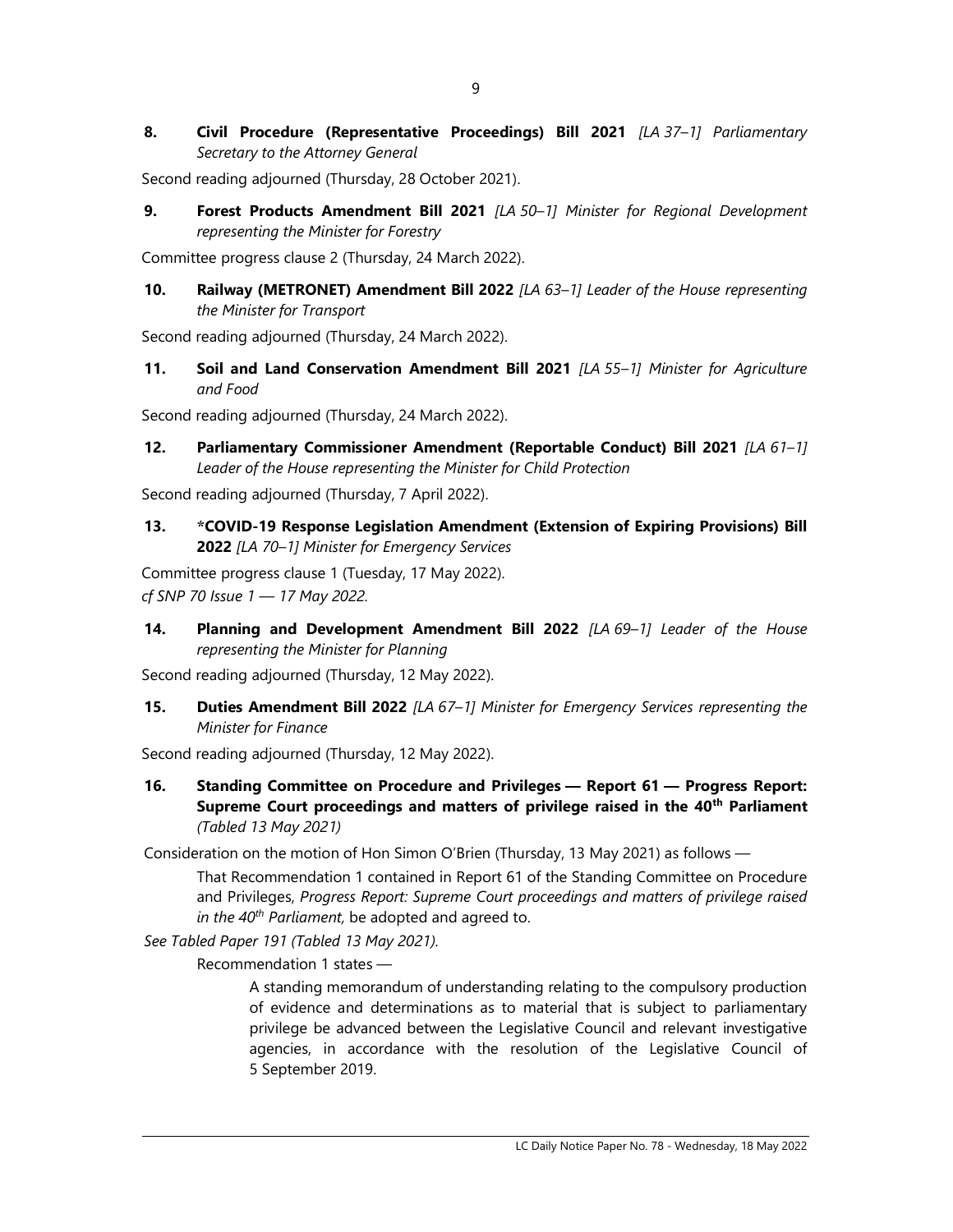17. Standing Committee on Procedure and Privileges — Report 61 — Progress Report: Supreme Court proceedings and matters of privilege raised in the 40<sup>th</sup> Parliament (Tabled 13 May 2021)

Consideration on the motion of Hon Simon O'Brien (Thursday, 13 May 2021) as follows —

That Recommendation 2 contained in Report 61 of the Standing Committee on Procedure and Privileges, Progress Report: Supreme Court proceedings and matters of privilege raised in the  $40^{th}$  Parliament, be adopted and agreed to.

See Tabled Paper 191 (Tabled 13 May 2021).

Recommendation 2 states —

The Committee recommends that the following matters be re-referred to the Procedure and Privileges Committee for inquiry and report:

In relation to the refusal by Ms Emily Roper, the Acting Director General of the Department of the Premier and Cabinet, to comply with a summons to attend and produce documents at 9.00am on Friday, 9 August 2019, issued by the Legislative Council Standing Committee on Procedure and Privileges, and the events leading up to that non-compliance:

- (1) Did Ms Emily Roper, or any other person or body, commit a contempt of the Legislative Council or any breach of its privileges?
- (2) If the Committee so finds that any contempt of the Legislative Council has been committed, or that any of the privileges of the Legislative Council have been breached, then what penalty, if any, should the Legislative Council impose for each contempt or breach?

# 18. Standing Committee on Procedure and Privileges — Report 61 — Progress Report: Supreme Court proceedings and matters of privilege raised in the 40<sup>th</sup> Parliament (Tabled 13 May 2021)

Consideration on the motion of Hon Simon O'Brien (Thursday, 13 May 2021) as follows —

That Recommendation 3 contained in Report 61 of the Standing Committee on Procedure and Privileges, Progress Report: Supreme Court proceedings and matters of privilege raised in the  $40^{th}$  Parliament, be adopted and agreed to.

See Tabled Paper 191 (Tabled 13 May 2021).

Recommendation 3 states —

The Committee recommends that the following matters be re-referred to the Procedure and Privileges Committee for inquiry and report:

In relation to the actions of Mr Darren Foster, the Director General of the Department of the Premier and Cabinet, in producing documents to the Corruption and Crime Commission relating to former Members of the Legislative Council without following a procedure that the Legislative Council or the Legislative Council Standing Committee on Procedure and Privileges had authorised for determining issues of parliamentary privilege:

- (1) Did Mr Darren Foster, or any other person or body, commit a contempt of the Legislative Council or any breach of its privileges?
- (2) If the Committee so finds that any contempt of the Legislative Council has been committed, or that any of the privileges of the Legislative Council have been breached, then what penalty, if any, should the Legislative Council impose for each contempt or breach?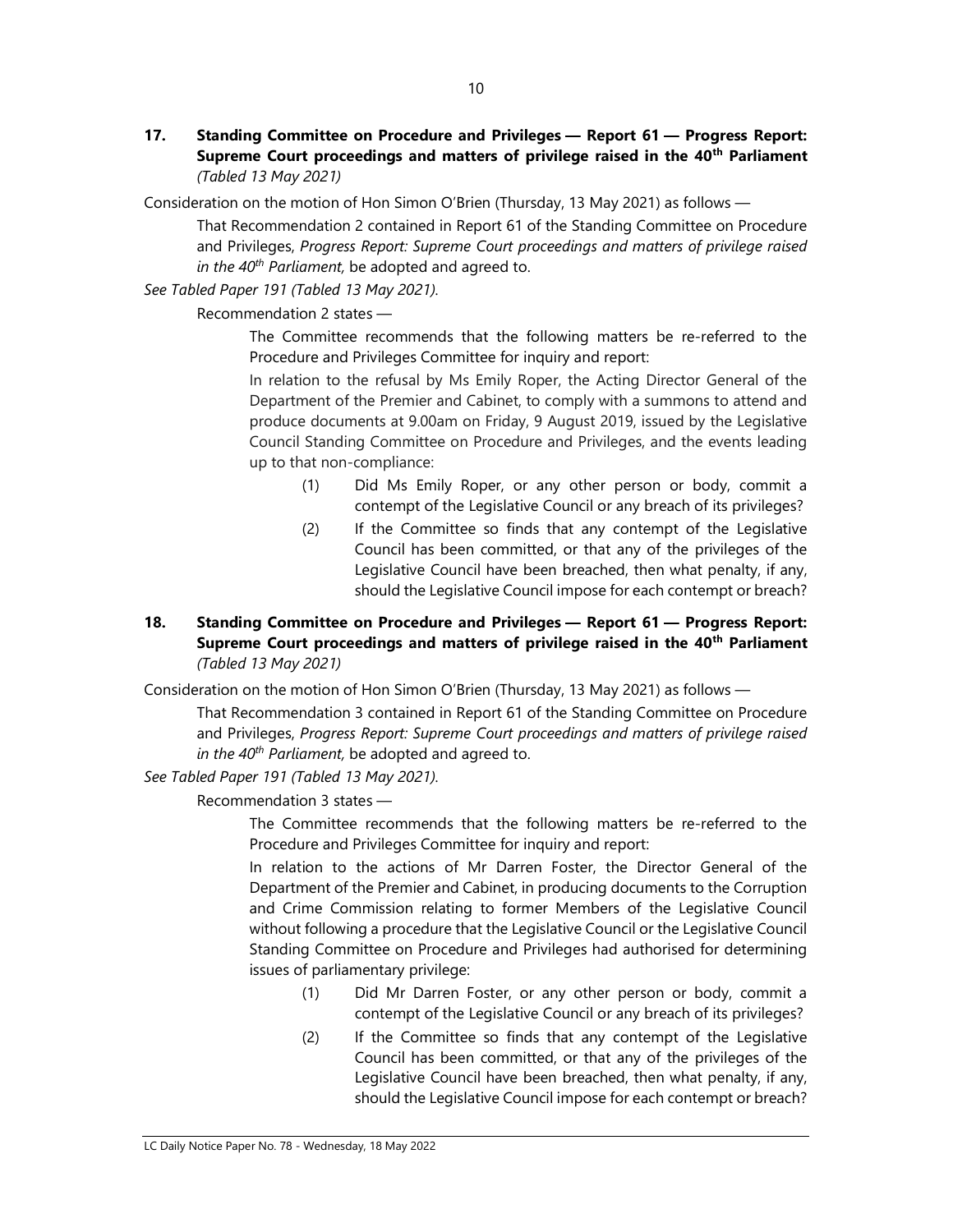# 19. Misuse of Drugs Amendment Bill 2021 [LC 23-1] Hon Dr Brian Walker

Second reading adjourned (Thursday, 3 June 2021).

# 20. Climate Change and Greenhouse Gas Emissions Reduction Bill 2021  $[LC 48-1]$ Hon Dr Brad Pettitt

Second reading adjourned (Thursday, 14 October 2021).

# 21. Retail Trading Hours Amendment Bill 2021 [LC 62-1] Hon Wilson Tucker

Second reading adjourned (Thursday, 16 December 2021).

# 22. Investment in Digital Inclusion (Moved 16 December 2021)

Resumption of debate adjourned (Thursday, 16 December 2021), on the motion of Hon Wilson Tucker as follows —

That this House:

- (a) recognises the benefits of digital inclusion, particularly in remote and regional areas of Western Australia;
- (b) notes that despite the rollout of the NBN, many regional Western Australians still lack network access and remain effectively digitally excluded; and
- (c) calls on the State Government to increase investment in initiatives to improve network access and digital inclusion for regional Western Australia.

Total time remaining on motion — 7 mins.

# 23. St Patrick's Day (Moved 17 March 2022)

Resumption of debate adjourned (Thursday, 17 March 2022), on the motion of Hon Dr Brian Walker as follows —

Noting that today is St Patrick's Day, this House encourages all those celebrating to enthusiastically embrace the pot at the end of the rainbow.

Total time remaining on motion — 57 mins.

### SELECT COMMITTEES

# 1. Select Committee into Cannabis and Hemp (Established 13 October 2021)

 $\overline{a}$ 

 $\overline{a}$ 

On the motion of Hon Dr Brian Walker as follows —

- (1) A Select Committee to be known as the Cannabis and Hemp Select Committee is established.
- (2) The Select Committee is to inquire into and report on the potential to amend the current legislation and regulations which apply to cannabis and hemp in Western Australia, with particular reference to —
	- (a) the current barriers to pharmaceutical nutraceutical use of cannabinoid products;
	- (b) medicinal cannabis, its prescription, availability and affordability; and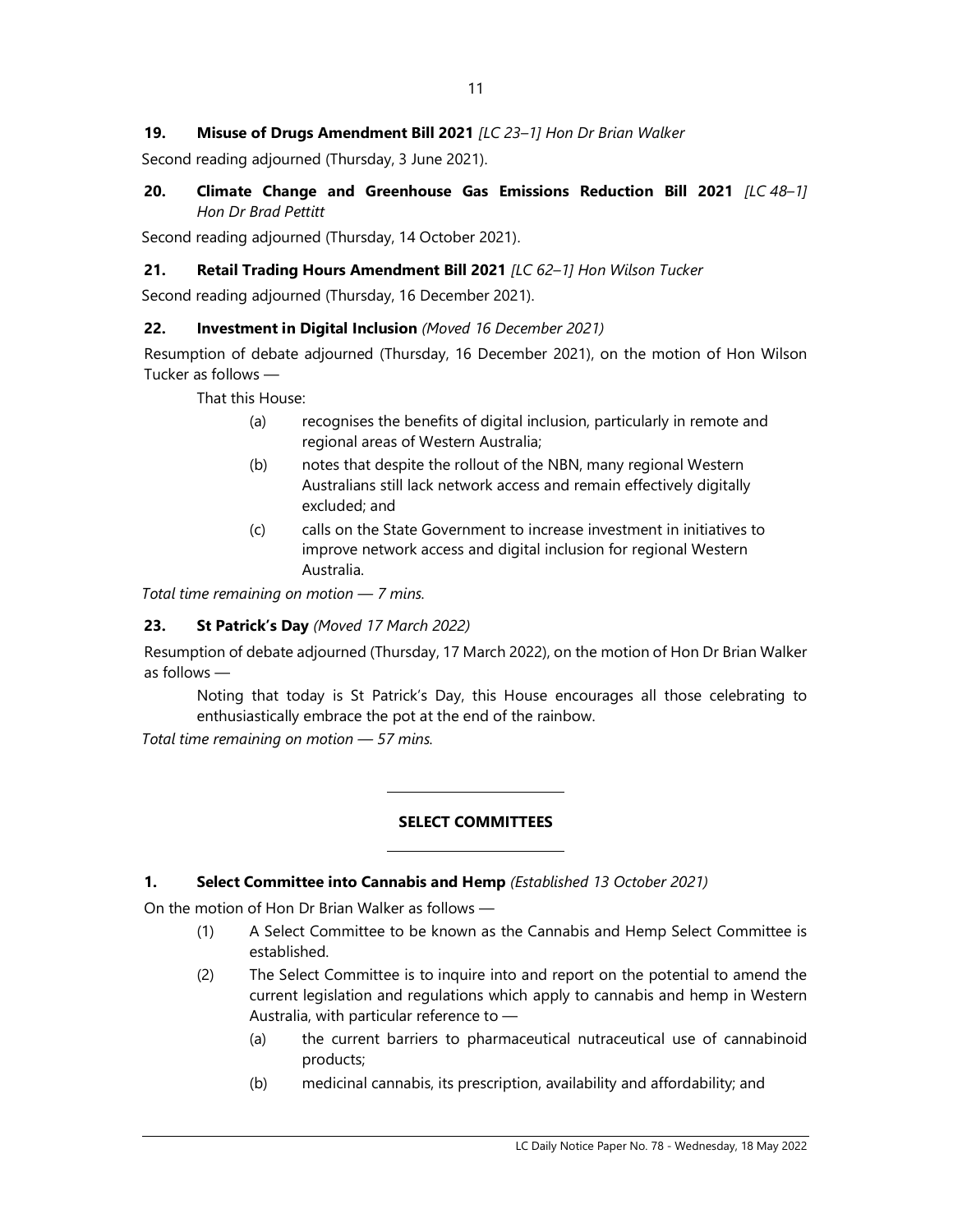- (c) the potential benefits and risks of permitting industrial hemp for human consumption.
- (3) The Select Committee shall consist of five members, namely: Hon Dr Brian Walker (Chair); Hon Matthew Swinbourn (Deputy Chair); Hon Jackie Jarvis; Hon Lorna Harper and Hon James Hayward.
- (4) The Select Committee may table interim reports, and is to table its final report by no later than 12 months after the committee has been established.

# COMMITTEE INITIATED INQUIRIES

l

 $\overline{\phantom{a}}$ 

1. Standing Committee on Public Administration — Terms of Reference: Inquiry into the delivery of ambulance services in Western Australia (Notice given 22 June 2021)

Resolution of the Committee on 17 June 2021 to commence an Inquiry into the delivery of ambulance services in Western Australia with the following terms of reference —

- (a) how 000 ambulance calls are received, assessed, prioritised and despatched in the metropolitan area and in the regions;
- (b) the efficiency and adequacy of the service delivery model of ambulance services in metropolitan and regional areas of Western Australia;
- (c) whether alternative service delivery models in other jurisdictions would better meet the needs of the community; and
- (d) any other matters considered relevant by the Committee.

The Committee intends to table its report by March 2022.

Reporting date extended by resolution of the Committee to the end of May 2022. See Tabled paper 1172.

2. Standing Committee on Estimates and Financial Operations — Terms of Reference: Inquiry into the financial administration of homelessness services in Western Australia (Notice given 18 November 2021)

Resolution of the Committee on 17 November 2021 to commence an Inquiry into the financial administration of homelessness services in Western Australia with particular focus on —

- (a) the current funding and delivery of services;
- (b) 'All Paths Lead to a Home', Western Australia's 10-Year Strategy on Homelessness 2020-2030;
- (c) existing data systems and how data informs service delivery; and
- (d) any other related matter.

Pursuant to Standing Order 163, Hon Steve Martin is substituted for Hon Nick Goiran and Hon Dan Caddy is substituted for Hon Samantha Rowe for the duration of this inquiry.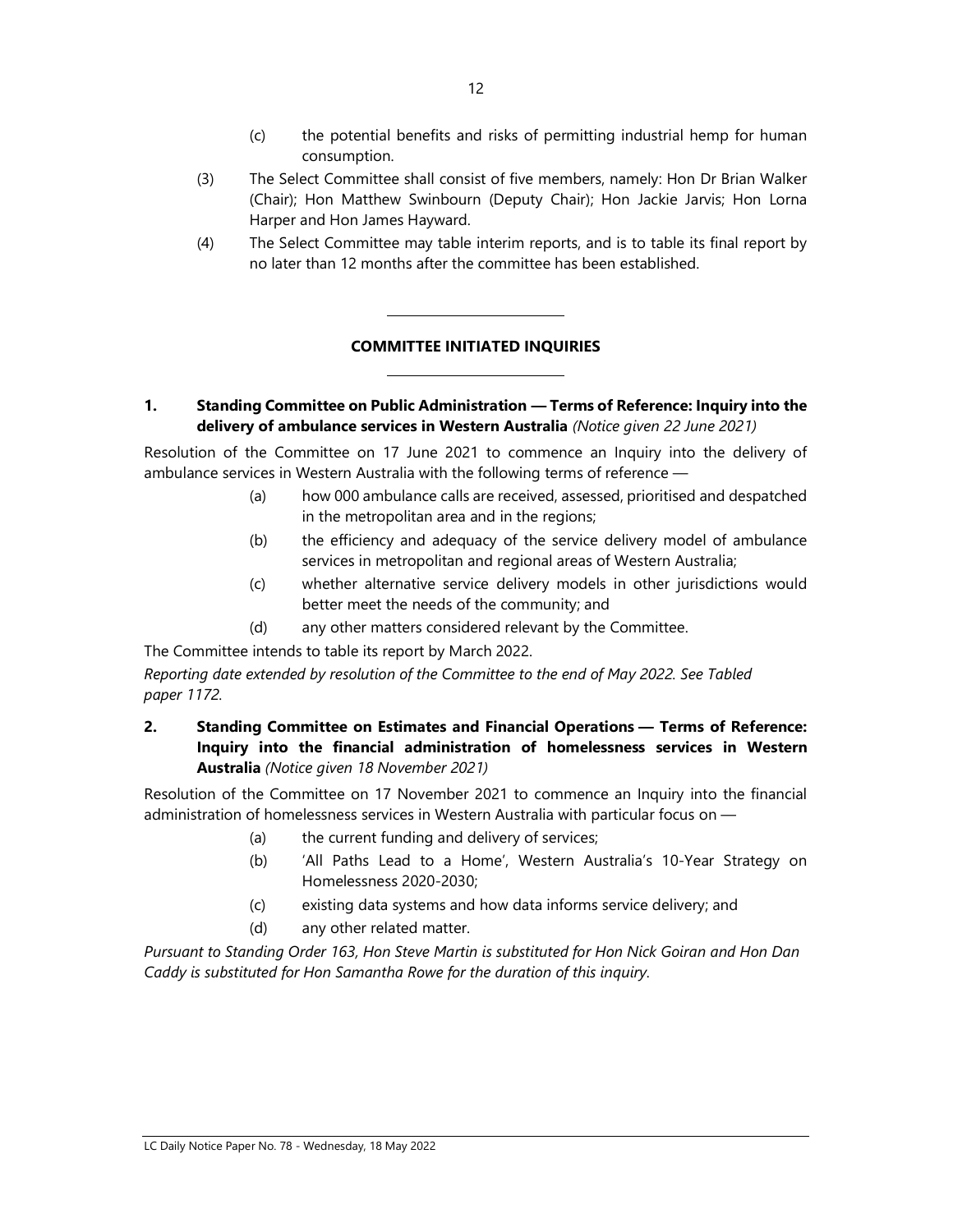3. Joint Standing Committee on the Corruption and Crime Commission — Terms of Reference: Inquiry into What happens next? Beyond a finding of serious misconduct (Notice given 24 March 2022)

Resolution of the Committee on 23 March 2022 to commence an inquiry entitled What happens next? Beyond a finding of serious misconduct with the following terms of reference —

The Committee will inquire into what happens after a public officer is found to have engaged in serious misconduct including —

- (a) disciplinary and other sanctions imposed by departments, local government, the Western;
- (b) unexplained wealth and criminal benefits proceedings initiated by the Corruption and Crime Commission;
- (c) criminal prosecutions arising from serious misconduct investigations including prosecuting arrangements, challenges and outcomes;
- (d) the roles of the Corruption and Crime Commission, Public Sector Commission, departments, local government, the Western Australia Police Force and other authorities in taking action, oversighting and/or reporting the above outcomes; and
- (e) measures to improve the effectiveness, transparency and/or oversight of the above.

The Committee will report by 30 November 2023.

4. Joint Standing Committee on the Commissioner for Children and Young People — Terms of Reference: Inquiry into the most effective ways for Western Australia to address food insecurity for children and young people affected by poverty (Notice given 7 April 2022)

Resolution of the Committee on 6 April 2022 to commence an inquiry into the most effective ways for Western Australia to address food insecurity for children and young people affected by poverty with the following terms of reference —

The Committee will consider —

- (1) The impact of poor nutrition on children and young people and the extent of the problem in Western Australia.
- (2) Challenges for children and young people in accessing enough nutritious food.
- (3) The extent to which food relief:
	- (a) is currently accessed by children and young people, including at school and in early childhood education and care settings; and
	- (b) is effective.
- (4) The extent to which food literacy programs aimed at children and young people and/or their parents/carers:
	- (a) Are currently accessed; and
	- (b) Are effective
- (5) Government-funded school lunch programs.
- (6) Any other existing or potential initiatives.
- (7) Western Australia's obligations and responsibilities to monitor and address food insecurity as an aspect of child wellbeing.

The Committee is particularly keen to hear about experiences of Aboriginal and Torres Strait Islander children and the children of refugees and newly arrived migrants.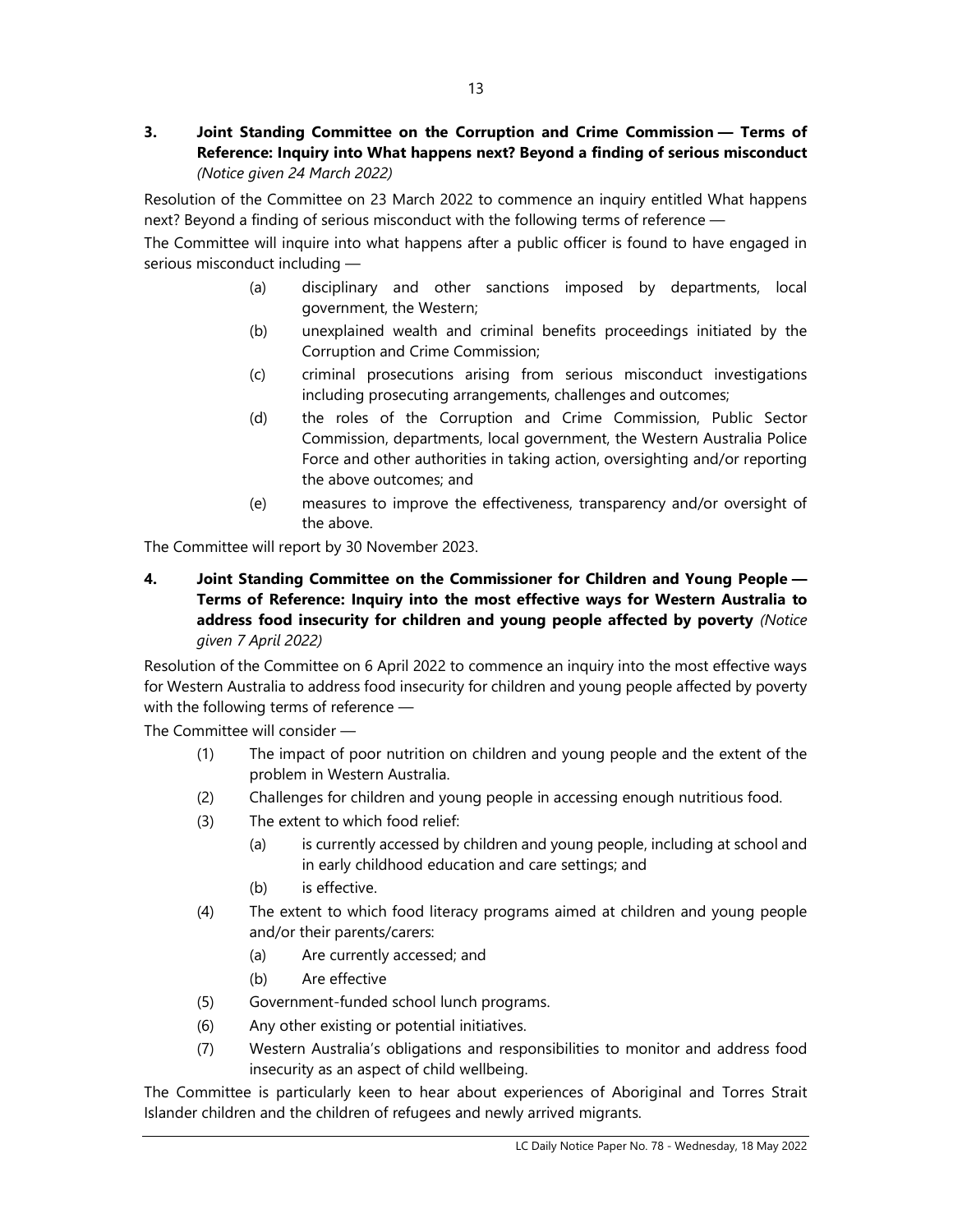The Committee will report by 30 April 2023.

# CONSIDERATION OF COMMITTEE REPORTS

L

 $\overline{\phantom{0}}$ 

1. Joint Standing Committee on the Corruption and Crime Commission — Report No. 2 — If not the CCC … then where? An examination of the Corruption and Crime Commission's oversight of excessive use of force allegations against members of the WA Police Force (Tabled 9 September 2021)

Continuation of remarks Hon Pierre Yang — 4 mins (Wednesday, 11 May 2022) on the motion of Hon Dr Steve Thomas that the report be noted.

See Tabled paper 537.

Time remaining on motion — 49 mins.

Standing Order 110(2A) and (2B) applied — 13 October 2021, 17 November 2021, 23 February 2022. Government Response Tabled 30 November 2021 (Tabled Paper 913).

2. Joint Standing Committee on the Corruption and Crime Commission — Report No. 3 — 'A GOOD YEAR'. The work of the Parliamentary Inspector of the Corruption and Crime Commission (Tabled 24 February 2022)

Consideration. See Tabled paper 1085.

3. Joint Standing Committee on the Commissioner for Children and Young People — Report No. 2 — Report Review 2020-21: Examination of selected reports by the Commissioner for Children and Young People (Tabled 18 November 2021)

Continuation of remarks Hon Pierre Yang — 5 mins (Wednesday, 16 March 2022) on the motion of Hon Jackie Jarvis that the report be noted.

See Tabled paper 895.

Time remaining on motion  $-$  3 hours. Standing Order 110(2A) and (2B) applied — 16 March 2022.

4. Joint Standing Committee on the Commissioner for Children and Young People — Report No. 3 — The merits of appointing a commissioner for Aboriginal children and young people (Tabled 18 November 2021)

Continuation of remarks Hon Jackie Jarvis — 5 mins (Wednesday, 23 March 2022) on the motion of Hon Neil Thomson that the report be noted.

See Tabled paper 896.

Time remaining on motion  $-$  3 hours. Standing Order 110(2A) and (2B) applied — 23 March 2022. Government Response Tabled 16 March 2022 (Tabled Paper 1133).

5. Joint Standing Committee on the Corruption and Crime Commission — Report No. 4 — The definition of 'public officer' in the Corruption, Crime and Misconduct Act 2003 (Tabled 24 March 2022)

Consideration. See Tabled paper 1175.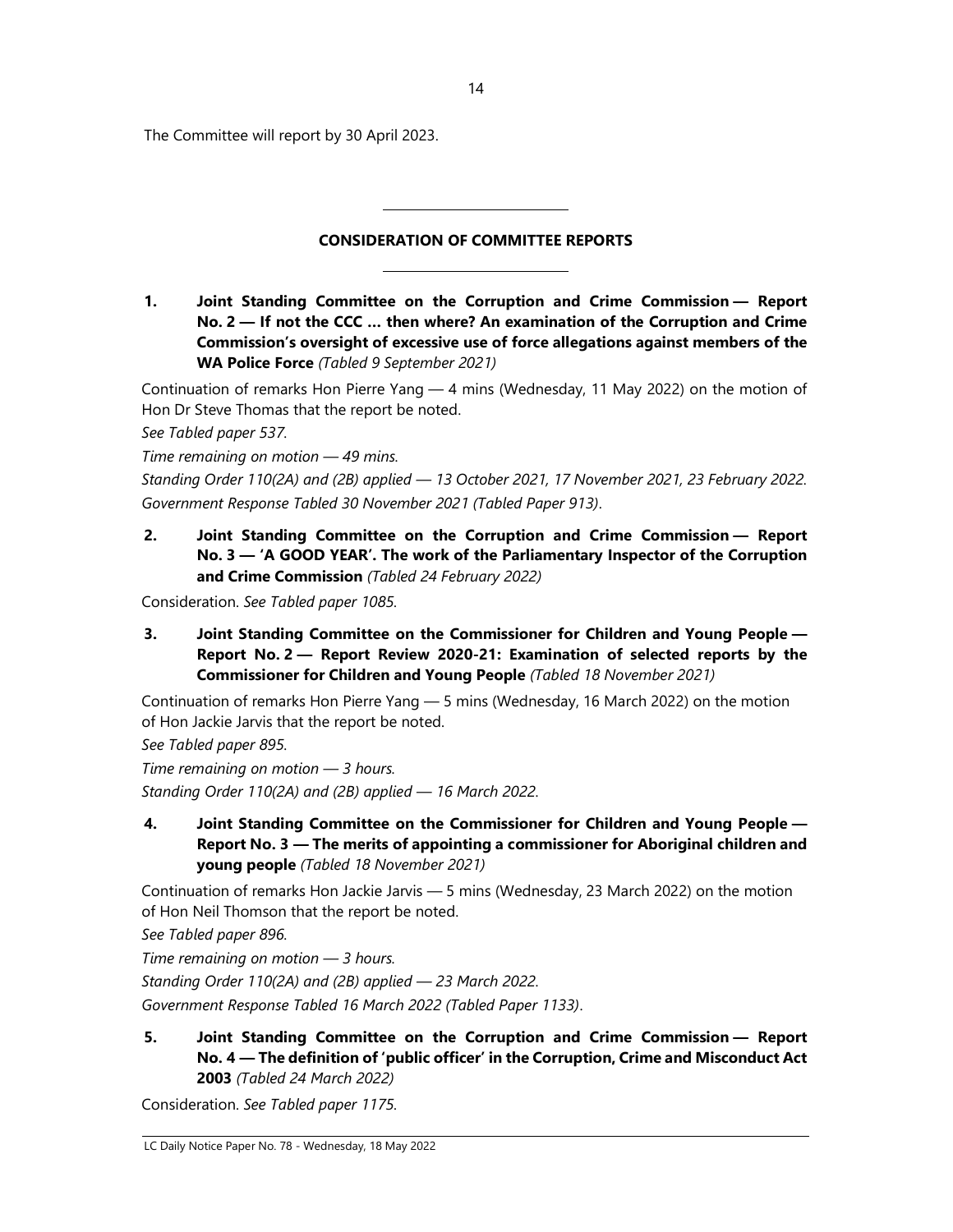6. Joint Standing Committee on the Corruption and Crime Commission — Report No. 5 - Police power of arrest - Parliamentary Inspector's report (Tabled 24 March 2022)

Consideration. See Tabled paper 1176.

7. Joint Standing Committee on the Corruption and Crime Commission — Report No. 6 — The Corruption and Crime Commission's unexplained wealth function — The review by the Honourable Peter Martino (Tabled 24 March 2022)

Consideration. See Tabled paper 1177.

8. Standing Committee on Environment and Public Affairs — Report No. 58 — Overview of Petitions (2 June 2021 to 2 December 2021) (Tabled 24 March 2022)

Consideration. See Tabled paper 1178.

9. Standing Committee on Estimates and Financial Operations — Report No. 85 — Consideration of the 2021-22 Budget Estimates (Tabled 30 November 2021)

Resumption of debate (Wednesday, 6 April 2022) on the motion of Hon Peter Collier that the report be noted.

See Tabled paper 937.

Time remaining on motion  $-$  3 hours.

Standing Order 110(2A) and (2B) applied — 6 April 2022.

Government Response Tabled 15 February 2022 (Tabled Paper 1009).

10. Standing Committee on Procedure and Privileges — Report No. 66 — Person referred to in the Legislative Council - Submission not considered (Tabled 7 April 2022)

Consideration. See Tabled paper 1216.

11. Joint Standing Committee on the Commissioner for Children and Young People — Report No. 1 — Annual Report 2020–2021 (Tabled 16 September 2021)

Continuation of remarks Hon Kyle McGinn — 4 mins (Wednesday, 11 May 2022) on the motion of Hon Neil Thomson that the report be noted.

See Tabled paper 678.

Time remaining on motion — 1 hour.

Standing Order 110(2A) and (2B) applied — 10 November 2021, 8 December 2021, 11 May 2022.